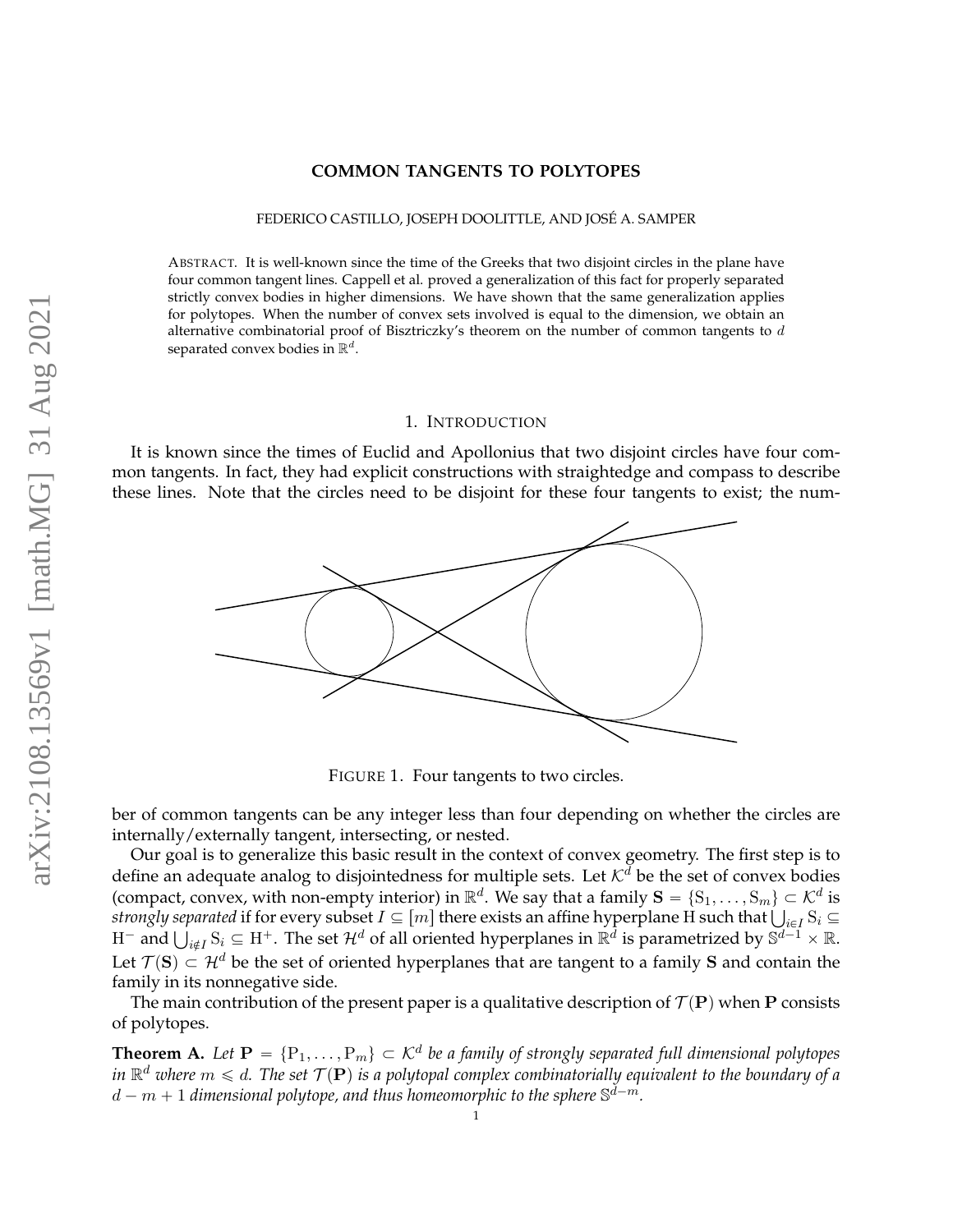In [\[5\]](#page-9-0) Cappell, Goodman, Pach, Pollack, Sharir, and Wenger, proved a version of Theorem [A](#page-0-0) with *m* strictly convex bodies in  $\mathbb{R}^d$  with  $m \le d$ . Theorem [A](#page-0-0) answers a question posed by I. Rivin in the Mathscinet Review [\[15\]](#page-9-1) of [\[5\]](#page-9-0). As opposed to [\[5\]](#page-9-0) our proof uses only basic topological facts instead of cobordism tools. More precisely, we devise a procedure to induct on *d* by using polarity and Bruggesser and Mani's approach to the shellability of polytope boundaries [\[4,](#page-9-2) Section 4].

As an application of Theorem [A](#page-0-0) we give an alternative proof of the following theorem.

<span id="page-1-0"></span>**Theorem B** (Bisztriczky's theorem). Let  $\mathbf{K} = \{K_1, \ldots, K_d\} \in \mathcal{K}^d$  be a family of strongly separated  $\alpha$  *convex bodies of*  $\mathbb{R}^d$  . For each set partition  $A \sqcup B = [d]$  there exists exactly two affine hyperplanes  $H$  such *that:*

- H *is tangent to each element of* **K***.*
- $\bigcup_{a \in A} K_a \subseteq H^{\geq}$ .
- $\bigcup_{b \in B} \mathbf{K}_b \subseteq \mathbf{H}^{\leqslant}$ .

These affine hyperplanes are all distinct and thus there are  $2^d$  tangent affine hyperplanes to the family  ${\bf K}.$ 

The core of this proof, as explained in [\[2\]](#page-9-3), is to show that there exist exactly two common tangents to the *d* strongly separated convex bodies in R *<sup>d</sup>* with every body on the same side of both tangents, so that informally these two hyperplanes sandwich the whole family. We prove this by approximating convex bodies with polytopes in the Hausdorff metric on  $\mathcal{K}^d$  to remove the polytopal condition of Theorem [A](#page-0-0) in the case  $m = d$ , see Proposition [4.3.](#page-5-0) We remark that [\[5\]](#page-9-0) also generalize their version of Theorem [A](#page-0-0) to arbitrary convex bodies when  $m = d$  in order to prove Theorem [B.](#page-1-0)

There is another topological proof of Theorem [B](#page-1-0) by Lewis, von Hohenbalken, and Klee [\[14\]](#page-9-4) using Kakutani's extension of Brouwer's fixed point theorem. To highlight the subtlety of the arguments we note that in the introduction of [\[14\]](#page-9-4) the authors mention that Bisztriczky had announced that his original proof of the Theorem was insufficient. In any case, there are now different proofs and also several generalizations of this theorem, see e.g. [\[1\]](#page-9-5), [\[8\]](#page-9-6), [\[9\]](#page-9-7), and [\[10\]](#page-9-8).

Finally, the subject of common tangents to multiple objects has been considered from an algebraic point of view; the circles in the original Greek problem are replaced by real quadrics or convex semialgebraic sets, and the lines are replaced by *k*-planes. See for example [\[3\]](#page-9-9), [\[13\]](#page-9-10), [\[19\]](#page-9-11), and [\[20\]](#page-9-12). It would be interesting to know if the algebraic results for general *k*-planes extend to convex bodies.

Acknowledgements. We thank Florian Frick and Giancarlo Urzúa for helpful discussions. This project began in the Max Planck Institute for Mathematics in the Sciences, Leipzig. The first author thanks the Institut für Mathematik, Arbeitsgruppe Diskrete Geometrie at FU Berlin for their hospitality.

# 2. PRELIMINARIES AND NOTATION

An (affine) hyperplane in  $\R^d$  can be written as  $H_{\mathbf{u},\alpha}:=\{\mathbf{x}\in\R^d\,:\,\langle\mathbf{x},\mathbf{u}\rangle=\alpha\}$ , where  $\mathbf{u}\in\R^d$  is a nonzero vector and  $\alpha \in \mathbb{R}$  is any real scalar. Every affine hyperplane defines two open halfspaces

$$
\textnormal{H}^+_{\mathbf u, \alpha}:=\{\mathbf x\in \mathbb R^d\ :\ \langle \mathbf x, \mathbf u \rangle >\alpha\}, \ \textnormal{and} \quad \textnormal{H}^-_{\mathbf u, \alpha}:=\{\mathbf x\in \mathbb R^d\ :\ \langle \mathbf x, \mathbf u \rangle <\alpha\}.
$$

The positive and negative parts are exchanged if we replace **u** by  $-\mathbf{u}$  and  $\alpha$  by  $-\alpha$ . We denote their closures  $H_{\mathbf{u},\alpha}^{\geq} = H_{\mathbf{u},\alpha}^+ \cup H_{\mathbf{u},\alpha}$  and  $H_{\mathbf{u},\alpha}^{\leq} = H_{\mathbf{u},\alpha}^- \cup H_{\mathbf{u},\alpha}$ , and we often omit the subscripts  $\mathbf{u},\alpha$ . We say a hyperplane H is tangent (or supporting) to a set  $S \subset \mathbb{R}^d$  if  $S \cap H$  is nonempty and  $S$  is contained in one of the two closed halfspaces defined by H.

A convex body  $K \subseteq \mathbb{R}^d$  is a compact convex set with a nonempty interior. Two convex bodies  $K_1$  and  $K_2$  have strict separation if there exists an affine hyperplane H such that  $K_1 \subset H^+$  and  $K_2 \subset H^-$ . When the convex bodies are compact (the only case of interest for us) this property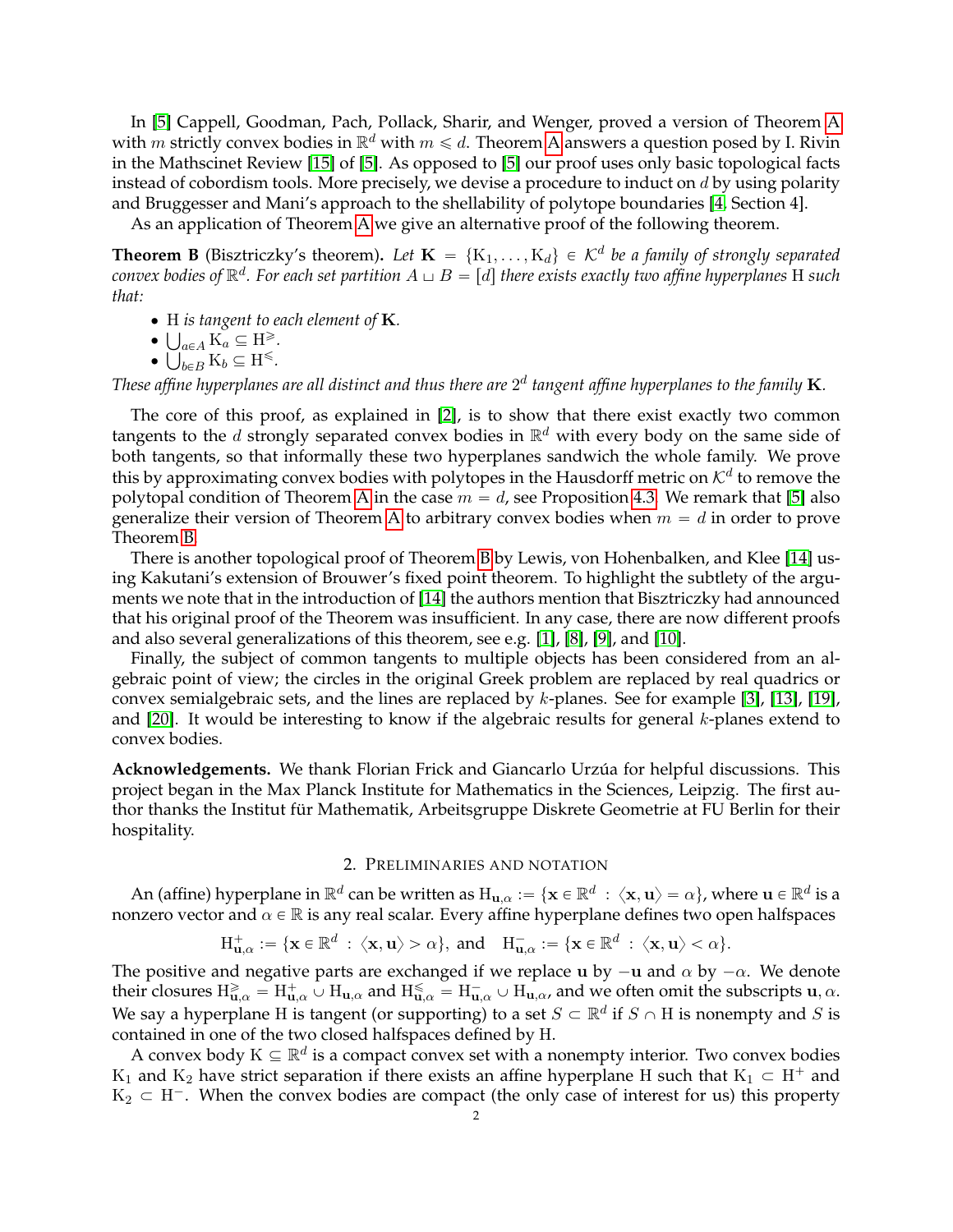is equivalent to being disjoint. A convex body K is said to be strictly convex if every supporting hyperplane intersects K in a singleton. Unit balls are strictly convex, whereas polytopes are not.

In [\[2\]](#page-9-3) and [\[5\]](#page-9-0) they used a different definition of *separated*, they call a family of subsets  $S =$  $\{S_1, \ldots, S_m\} \subseteq \mathcal{K}^d$  separated if for every *n*-dimensional affine subspace, with  $1 \leq n \leq d-2$ , intersects at most  $n + 1$  members of **S**. This notion of separation is equivalent to what we define as *strong separation* (see [\[2,](#page-9-3) Lemma 1] for one direction).

Sometimes it is more useful to use vector configurations instead of point configuration. A set of vectors is said to be *acyclic* if there is no linear dependence with all coefficients positive. See [\[21,](#page-9-13) Chapter 6.2]. Any point configuration  $A = \{p_1, \ldots, p_k\}$  in  $\mathbb{R}^d$  can be turned into an acyclic vector configuration in  $\mathbb{R}^{d+1}$  by transforming each point  $\mathbf{p} \in \mathbf{A}$  into the vector  $\mathbf{v} = (\mathbf{p}, 1)$ . We call this construction the linearization of **A**.

Conversely, for any acyclic vector configuration  $\mathbf{V} = \{\mathbf{v}_1, \dots, \mathbf{v}_k\}$  in  $\mathbb{R}^{d+1}$ , there exists some vector  $\mathbf{v}_h$  such that  $\langle \mathbf{v}_h, \mathbf{v}_i \rangle > 0$  for all  $\mathbf{v}_i \in \mathbf{V}$ . Intersecting the ray associated to each vector with the hyperplane  $\mathrm{H}_{\mathbf{v}_h,1}$  gives a point configuration in  $\mathrm{H}_{\mathbf{v}_h,1} \cong \mathbb{R}^d.$ 

**Definition 2.1.** Let  $P \subseteq \mathbb{R}^d$  be a *d*-polytope and  $p \notin P$  an arbitrary point. We say that  $q \in P$  is *visible from* **p** if  $P \cap [q, p] = \{q\}$ . A facet F is *visible from* **p** if one (or equivalently every) point in its relative interior is visible from **p**. A nonempty set of facets  $\mathcal F$  of P is *visible* if there exists a point **p** such that a facet F of P is visible from **p** if and only if  $F \in \mathcal{F}$ . A nonempty set of facets of P is *covisible* if the complement is visible.

# 3. PROOF OF THEOREM [A](#page-0-0)

We approach Theorem [A](#page-0-0) by considering the dual setting.

<span id="page-2-0"></span>**Theorem C.** Let  $P \subseteq \mathbb{R}^d$  be a d-dimensional polytope such that its facets are colored with the set  $\{1,\ldots,m\}$ , **Theorem C.** Let  $P \subseteq \mathbb{R}^a$  be a d-dimensional polytope such that its facets are colored with the set  $\{1,\ldots,m\},$  with  $2 \leqslant m \leqslant d$ , and for any proper subset of colors  $I \subsetneq [d]$  the set  $\bigcup F$ , union taken over al colors in I, is either visible or covisible. Then the set of all rainbow points is homeomorphic to  $\mathbb{S}^{d-m}.$ 

*Proof.* We use induction on *d*. For  $d = 2$  the statement is clear. Now we assume  $d > 2$ .

If there is a covisible color, then the union of the complement is visible, so there can be at most one covisible color. Since  $m \geqslant 2$  we can assume there is a visible color, say m. This means there exists a point  $p \notin P$  such that p only sees the facets of P with color *m*. Furthermore we can assume that  $p \notin aff(F)$  for any facet F with color different from *m*.

We consider the polytope  $\widetilde{P} := \text{conv}(P \cup \{p\})$  and take the vertex figure P' at the vertex p. The vertex figure [\[21,](#page-9-13) Chapter 2] is obtained by intersecting  $\tilde{P}$  with an affine hyperplane H sufficiently close to p. By [\[21,](#page-9-13) Proposition 2.4] there is a bijection between the proper faces of P' to the faces close to p. By [21, Proposition 2.4] there is a bijection between the proper faces of P' to the faces<br>in the boundary of  $\bigcup_{\text{color}(F)=m}$   $F \subseteq \partial P$ . Facets in this boundary are ridges in P, the intersection of exactly two facets: one of color *m* and another one of color  $j \neq m$ . We color such a facet with the color *j*. Thus facets of P' can be colored with the set  $\{1, \ldots, (d-1)\}$ . Furthermore, the (co)visibility of any subsets of colors is preserved. For any  $I' \subset [d-1]$ , the set of facets of P with colors  $I' \cup \{d\}$ is (co)visible, so there exists some point **q** as witness. The orthogonal projection **q'** of **q** onto H (the hyperplane containing the vertex figure  $P'$ ) is then a witness for the (co)visibility of the facets with colors  $I'$  in  $P'$ .

By the induction hypothesis, the set of rainbow points in P' is homeomorphic to  $\mathbb{S}^{(d-1)-(m-1)}$  = By the induction hypothesis, the set of rainbow points in P<sup>*r*</sup> is homeomorphic to  $S^{(a-1)-(m-1)} =$ <br> $S^{d-m}$ . The polytope P<sup>*r*</sup> and the polytopal complex  $\bigcup_{\text{color}(F)=d}$  F are homeomorphic via the projection from **p** and this homeomorphism identifies the corresponding set of rainbow points.

**Remark 3.1.** The point **p** required in the above proof can be constructed as follows. Each facet of P is the intersection of an affine linear hyperplane  $\{x \in \mathbb{R}^d : \langle a, x \rangle = b\}$  with P. Furthermore we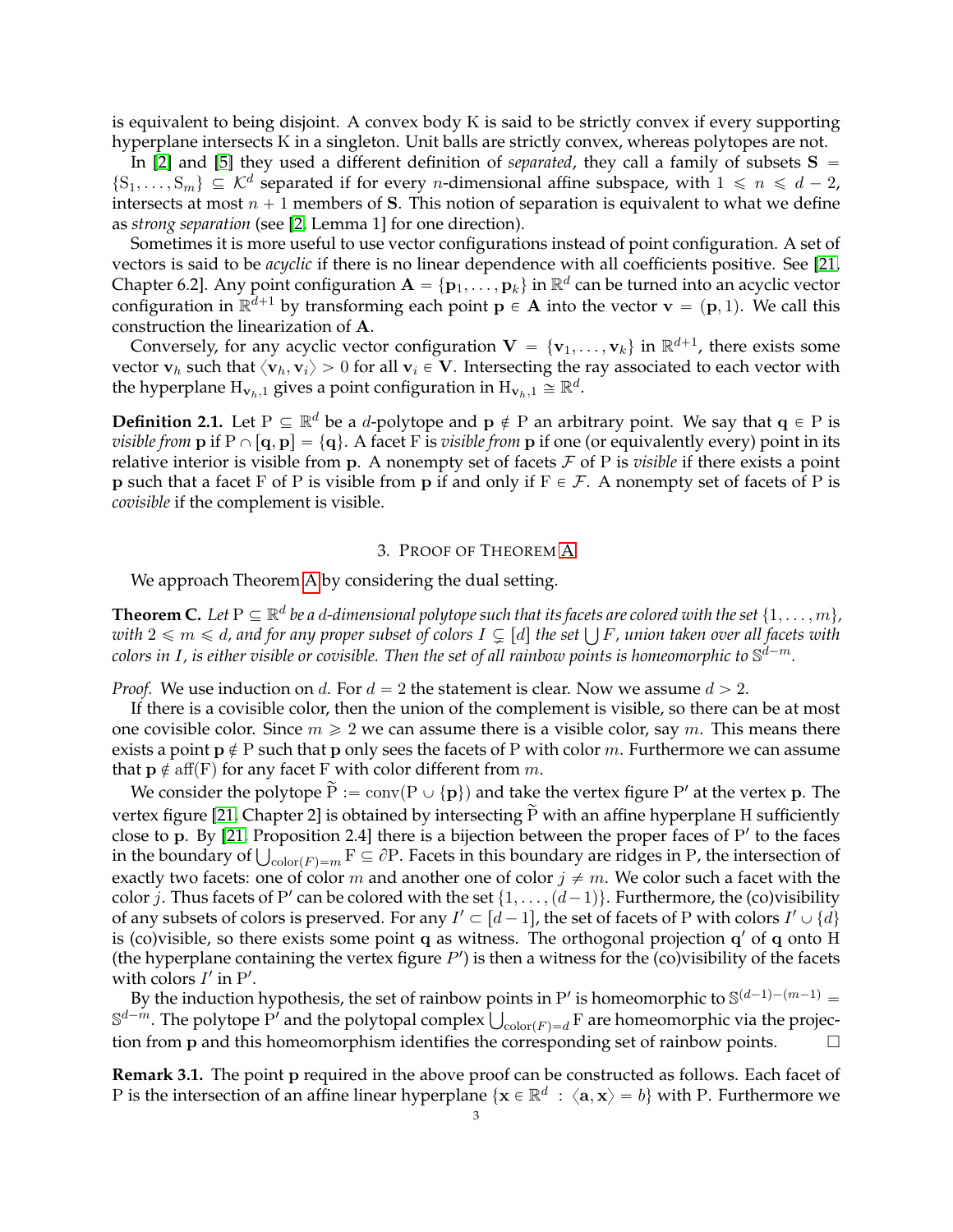can assume that  $\langle \mathbf{a}, \mathbf{x} \rangle \leq b$  for all points in P. A point **p** outside of P that sees only the facets of color *m* is characterized by the following linear strict inequalities:

- $\langle \mathbf{a}, \mathbf{p} \rangle < b$  if the corresponding facet is not of color *m*.
- $\langle \mathbf{a}, \mathbf{p} \rangle > b$  if the corresponding facet is of color *m*.

To find such **p** we need to find a solution of a system of linear inequalities. This problem is equivalent to solving a linear program [\[17,](#page-9-14) Theorem 10.4], so it can be solved efficiently using the simplex method or any other linear programming algorithm.

**Remark 3.2.** The case  $m = d$  of Theorem [C](#page-2-0) is reminiscent of the Knaster–Kuratowski–Mazurkiewicz Lemma [\[11\]](#page-9-15). For related results see an extension by Shapley [\[18\]](#page-9-16) with an alternative proof by Komiya [\[12\]](#page-9-17) and a recent generalization by Frick and Zerbib [\[7\]](#page-9-18).

*Proof of Theorem [A.](#page-0-0)* Given a strongly separated family **P** of *m* full dimensional polytopes in  $\mathbb{R}^d$ , let  $P = \text{conv}\{\mathbf{P}\}\$  be their convex hull. We think of vertices of the polytope  $P_i$  as being of color *j*, so that the vertices of P are colored with the set  $\lfloor m \rfloor$  and we are interested in the faces that contain a vertex of every color.

Let  $P<sup>°</sup>$  be the polar of P. We color each facet with the color of the corresponding vertex. A point in  $\partial P^{\circ}$  is rainbow if it is contained in a facet of every color. The strong separation of the family P implies that every subset of colors in  $P^{\circ}$  is visible/covisible, so Theorem [A](#page-0-0) follows from Theorem  $\overline{C}$ .

We can relax the condition that each polytope in the family is full dimensional with the slightly weaker condition that the whole family is *affinely spanning*, i.e., that their convex hull is full dimensional.

<span id="page-3-0"></span>**Corollary 3.3.** Let  $P = \{P_1, \ldots, P_d\} \in \mathcal{P}^d$  be a family of strongly separated polytopes that is affinely  $s$ panning. Then there are two facets of  $\mathrm{P}\,=\,\mathrm{conv}\{\mathrm{P}_1,\ldots,\mathrm{P}_d\}$  which contain a vertex of every  $\mathrm{P}_i$ . The  $s$ upporting hyperplanes for these facets are tangent to each  $\mathrm{P}_i$ , and each  $\mathrm{P}_i$  lies on the same side of these *hyperplanes.*

*Proof.* To apply Theorem [C](#page-2-0) as in the proof of Theorem [A](#page-0-0) we only need the the family to be affinely spanning. The contract of the contract of the contract of the contract of the contract of the contract of the contract of the contract of the contract of the contract of the contract of the contract of the contract of the

We briefly consider the situation where each individual polytope can be separated from the rest. The following example demonstrates that the result fails to hold.

**Example 3.4.** Let  $A = \{p_1, p_2, p_3, p_4\} \subseteq \mathbb{R}^2$  be a set the four vertices of a square oriented cyclically, so that the diagonals are  $\left[\mathbf{p}_1, \mathbf{p}_3\right]$  and  $\left[\mathbf{p}_2, \mathbf{p}_4\right]$ .

Consider the family of polytopes  $\mathbf{P} = \{P_1, P_2, P_3, P_4\} \subseteq \mathcal{K}^4$  where  $P_1 = \mathbf{p}_1 \times [-1,1]^2, P_2 =$  ${\bf p}_2 \times [-2,2]^2,$   $P_3 = {\bf p}_3 \times [-1,1]^2,$  and  $P_4 = {\bf p}_4 \times [-2,2]^2.$  Every color can be separated from the rest by a hyperplane, but not all subsets can be separated. No facet of  $conv\{P\}$  contains points from each polytope in the family.

We are still able to show a positive result in the singleton condition setting and  $m = d$ .

**Corollary 3.5.** Let  $P \subseteq \mathbb{R}^d$  be a d-dimensional polytope such that its facets are colored with the set **Corollary** 3.5. Let  $P \subseteq \mathbb{R}^d$  be a d-dimensional polytope such that its facets are colored with the set  $\{1,\ldots,d\}$  and for any single color  $i \in [d]$  the set  $\bigcup F$ , union taken over all facets with color  $i$ , is ei*ther visible or covisible. Then there exists either two or zero vertices of* P *contained in a facet of every color.*

*Proof.* This proceeds exactly as in the proof of Theorem [A.](#page-0-0) The only difference is that in the passage to a lower dimensional case, a color may not appear. In this case, there will be no vertices contained in a facet of every color. Otherwise, the proof proceeds exactly the same way as the previous proof, and there are exactly two vertices of P contained in a facet of every color.  $\Box$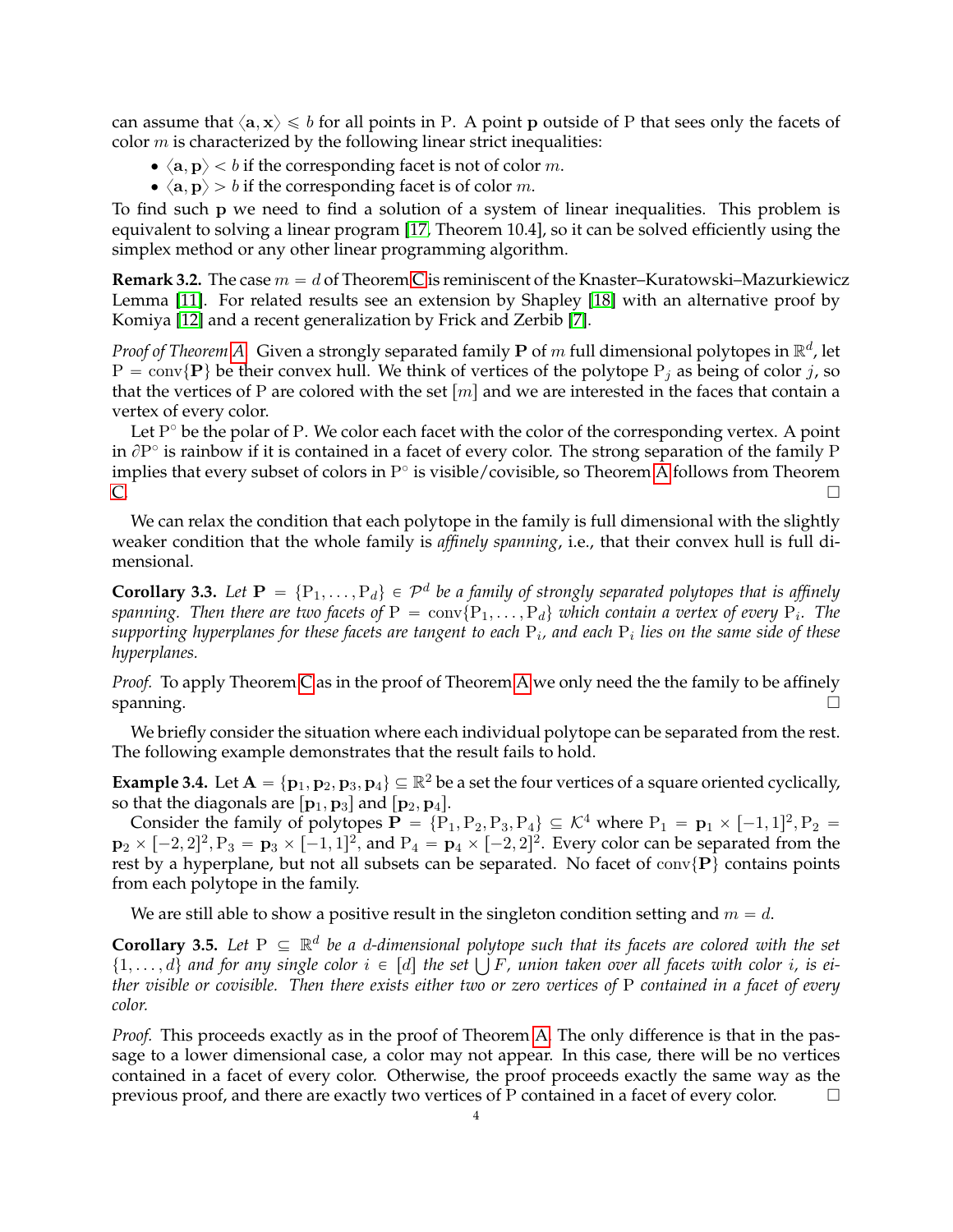

FIGURE 2. Example of Corollary [3.3](#page-3-0) with three polytopes in  $\mathbb{R}^3$ 



FIGURE 3. Two tangent hyperplanes separating the tetrahedron and the cube from the square pyramid.

# <span id="page-4-2"></span>4. COMMON TANGENTS TO  $d$  CONVEX BODIES IN  $\mathbb{R}^d$

We now expand on the  $m = d$  case of Theorem [A](#page-0-0) with the goal of presenting an alternative proof of Bisztriczky's Theorem. We start by proving Theorem [B](#page-1-0) when each convex body is a polytope.

<span id="page-4-0"></span> $\bf{Proposition 4.1.}$  Let  $\bf{P}=\{P_1,\ldots,P_d\}\in\mathcal{P}^d$  be an affinely spanning family of strongly separated convex polytopes in  $\mathbb{R}^d$ . For each set partition  $A\sqcup B=[d]$  there exists exactly two affine hyperplanes  $\rm H$  such that:

- H *is tangent to each element of* **P***.*
- $\bigcup_{a \in A} P_a \subseteq H^{\geq}$ .
- $\bigcup_{b \in B} \mathbf{P}_b \subseteq \mathbf{H}^{\leqslant}$ .

*Furthermore, if each polytope in the family is full dimensional, these affine hyperplanes are all different and* thus there are  $2^d$  tangent affine hyperplanes to the family  $\mathbf{P}$ *.* 

To prove the proposition, we first move into the linear setting, where the negation of a set changes its position with respect to some hyperplane. After we find a desired hyperplane in the linear setting, we return to the affine setting to finish the proof.

*Proof of Proposition [4.1.](#page-4-0)* We linearize the P*<sup>i</sup>* to get a collection of cones C*<sup>i</sup>* which is linearly spanning and acyclic. Furthermore, the  $\mathrm{C}_i$  form a strongly separated family of cones $^1$  $^1$ .

Let  $\overline{C}$  be the collection of cones which replaces  $C_i$  with  $-C_i$  for each  $i \in B$ . Since the  $C_i$  are a strongly separated family, there is a hyperplane H*<sup>A</sup>* which separates *A* and *B*. The linearization

<span id="page-4-1"></span><sup>&</sup>lt;sup>1</sup>We call a family of cones strongly separated if their relative interiors are.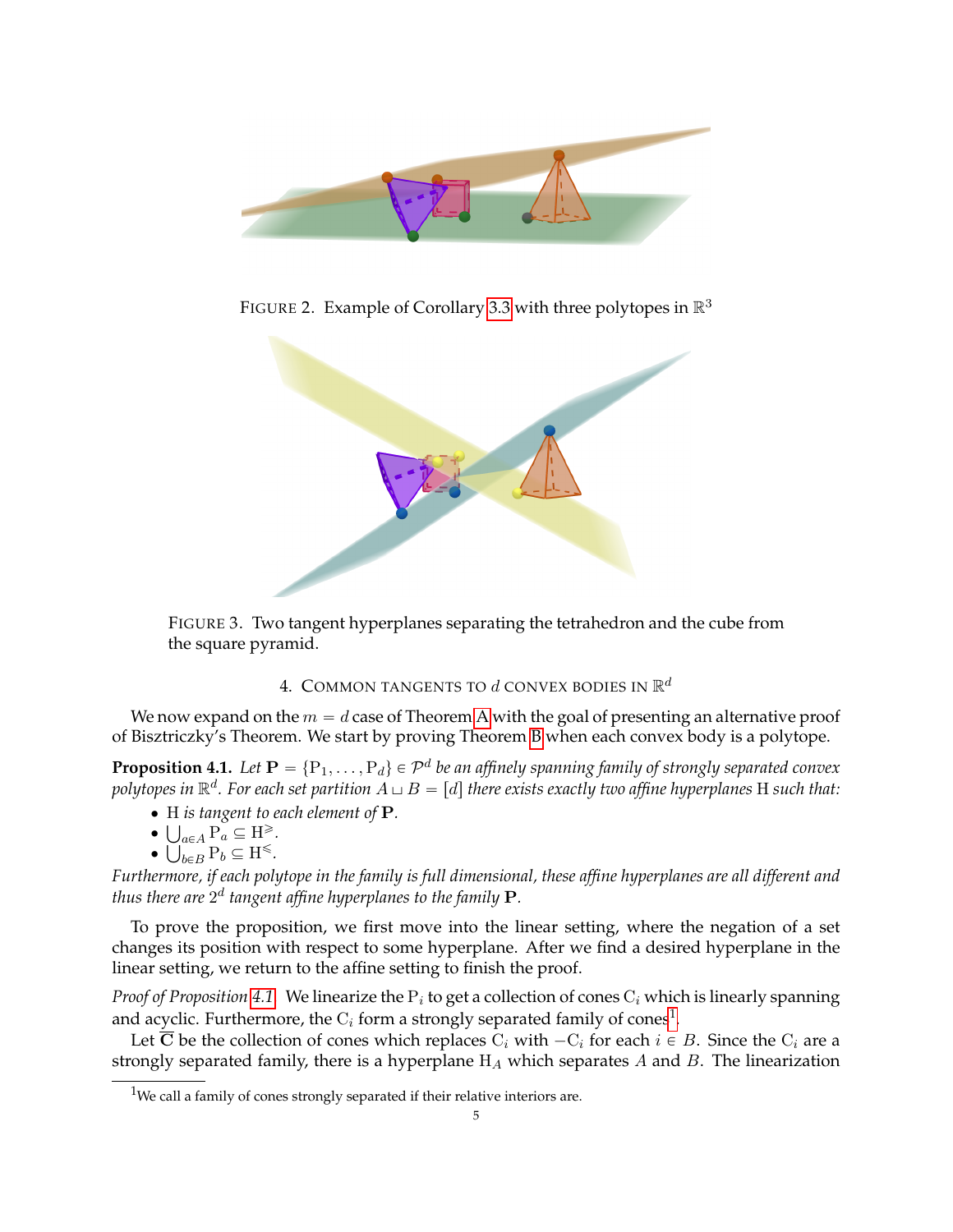of H*<sup>A</sup>* witnesses the acyclicity of **C**. Every element of *B* has been negated, so every cone lies on the same side of the linearized hyperplane. For some generic partition  $D \sqcup E = |d|$ , by the strong separation of the P*<sup>i</sup>* , there is a hyperplane H*<sup>D</sup>* separating *D*∆*B* from *E*∆*B*, where ∆ represents the symmetric difference. The linearization of  $H_D$  separates *D* and *E* in  $\overline{C}$ , since each element of *B* swapped parts within the partition. This shows that  $\overline{C}$  is strongly separated as well.

We apply the Corollary [3.3](#page-3-0) to the affinization of  $\overline{C}$  to get two affine hyperplanes that are tangent to each color with all points of this affinization on one side of the hyperplanes. By linearization, we obtain linear hyperplanes which are again tangent to each colored cone, and all cones  $\{ {\rm C}_i \, : \, i \in$  $A\} \cup \{-C_i : i \in B\}$  are on the positive side. Finally, undoing the negation of the cones in *B*, and returning to the original affine setting, we have obtained two affine hyperplanes tangent to every  $P_i$  and such that  $C_A = \text{conv}\{\mathbf{v}_{ij} : (i,j) \in A \times [k]\} \subseteq H^{\geq}$  and  $C_B = \text{conv}\{\mathbf{v}_{ij} : (i,j) \in B \times [k]\} \subseteq H^{\leq}$ .

From the  $2^{d-1}$  partitions of [*d*] we obtain  $2^d$  common tangent hyperplanes. We simply need to conclude these hyperplanes are distinct when each polytope is full dimensional. Given two hyperplanes gotten from different partitions, there is a pair of polytopes whose interiors are on a common side of one hyperplane, but separated by the other hyperplane, so no hyperplanes from different partitions can be the same. Since we already proved there are two distinct hyperplanes for each partition, there can be no repeated hyperplanes among the  $2^d$  of them.

**Example 4.2.** In Figure [3](#page-4-2) we illustrate an example of Proposition [4.1.](#page-4-0)

**General convex sets.** The set  $K^d$  of compact convex sets in  $\mathbb{R}^d$  can be made into metric space via the *Hausdorff* metric:

$$
d(K,S):=\max\{\sup_{\mathbf{x}\in K}\inf_{\mathbf{y}\in S}|\mathbf{x}-\mathbf{y}|,\sup_{\mathbf{x}\in S}\inf_{\mathbf{y}\in K}|\mathbf{x}-\mathbf{y}|\}\text{ for any }K,S\in\mathcal{K}^d.
$$

In this metric, polytopes are dense [\[16,](#page-9-19) Section 2.5]. More precisely, for each convex body K there exists a convergent sequence of polytopes  $\{P_n\}_{n\in\mathbb{N}}$  with  $\lim P_n = K$ . We can further assume each  $P_i$  in this sequence is simplicial and contained in the interior of  $P_{i+1}$ . This assumption further implies that all the polytopes of the sequence are in the interior of K.

The core component in generalizing our previous results to convex bodies is the following proposition, which is the extension of Corollary [3.3](#page-3-0) to general convex bodies.

<span id="page-5-0"></span>**Proposition 4.3.** Let  $\mathbf{K} = \{K_1, \ldots, K_d\} \subset \mathcal{K}^d$  be a family of strongly separated convex bodies. Then there *are two hyperplanes that are tangent to each* K*<sup>i</sup> with each* K*<sup>i</sup> on the same side of the hyperplane.*

We start by bounding the number of tangent hyperplanes.

**Lemma 4.4.** *There are at most two hyperplanes tangent to each* K*<sup>i</sup> with each* K*<sup>i</sup> on the same side of these hyperplanes.*

*Proof.* If there are three (or more) distinct hyperplanes  $H_1$ ,  $H_2$  and  $H_3$  such that  $K_i \subseteq H_j^+$  for  $1 \leq i \leq d, 1 \leq j \leq 3$ . Let  $\mathbf{h}_{i,j}$  be points of tangency between  $H_j$  and  $K_i$ , i.e.  $\mathbf{h}_{i,j} \in H_j \cap K_i$ . For each *i*, consider a full dimensional polytope  $P_i \subset K_i$ , so that  $P_i$  contains  $\mathbf{h}_{i,j}$  for  $j = 1, 2, 3$ . These polytopes are sstrongly separated and tangent to each  $H_1, H_2$  and  $H_3$ , contradicting Corollary  $\overline{3.3}$ .

To prove Proposition [4.3](#page-5-0) we approximate the family  $\mathbf{K} = \{K_1, \ldots, K_d\}$  with a sequence of families of polytopes  $P_n = \{P_{1,n}, \ldots, P_{d,n}\}\$  and apply Corollary [3.3](#page-3-0) to obtain a pair of tangent hyperplanes to  $P_n$  for each *n*. We then verify that in the limit these two sequences of hyperplanes converge to different hyperplanes that are tangent to the family. To distinguish both limits we make use of a auxilliary H.

*Proof of Proposition* [4.3.](#page-5-0) We define a sequence of polytopes  $\{P_{i,n}\}_{n\in\mathbb{N}}$  satisfying four conditions: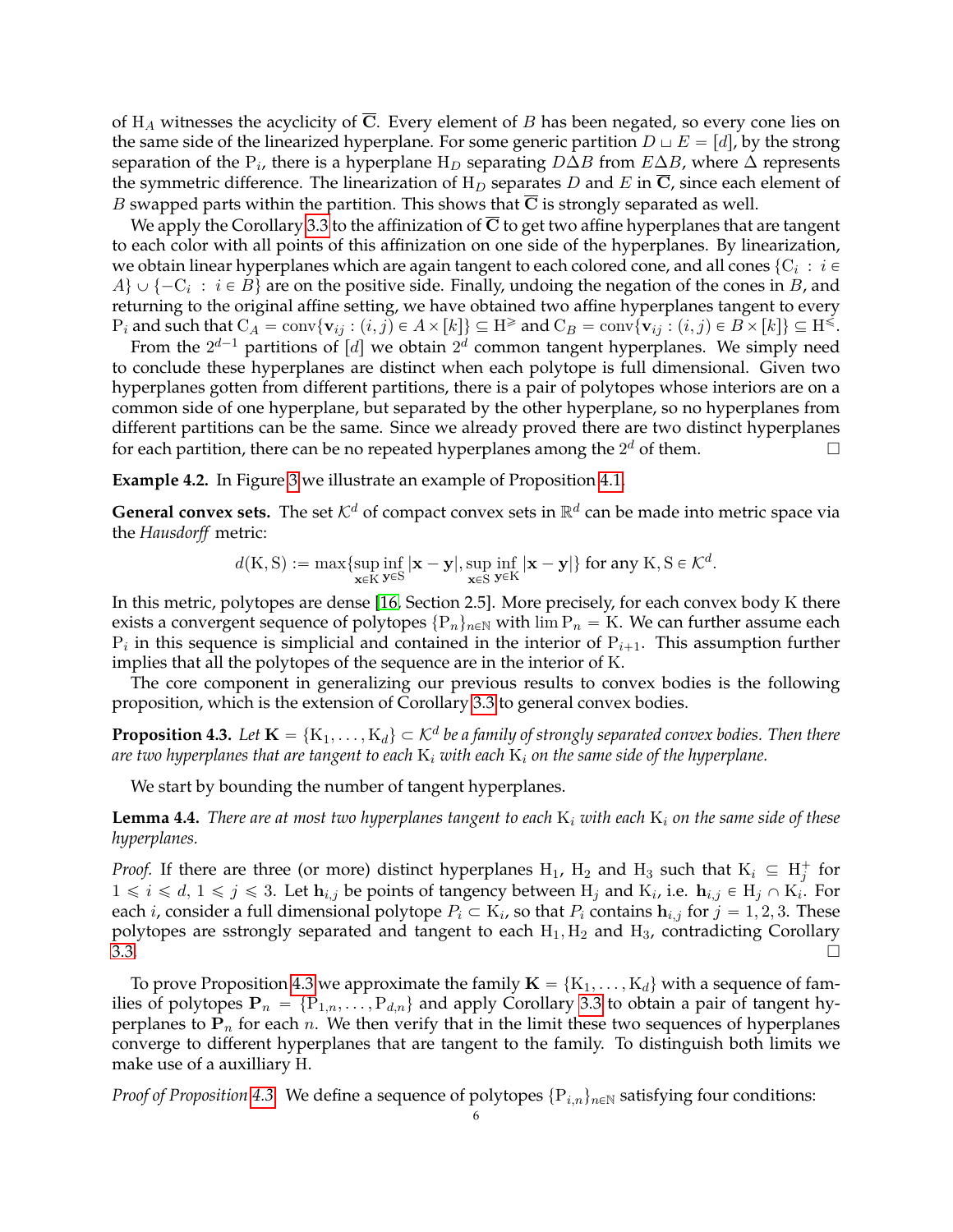- (1) For each  $i \in [d]$ ,  $\lim_{n \to \infty} P_{i,n} = K_i$ .
- (2) The convex hull  $Q_n := \text{conv}(P_{1,n} \cup P_{2,n} \cup \cdots \cup P_{d,n})$  is a simplicial polytope.
- (3) For each  $h \geq 1$ ,  $2\text{Vol}(P_{h,1}) > \text{Vol}(K_1)$ , or equivalently  $\text{Vol}(P_{h,1}) > \text{Vol}(K_1 \backslash P_{h,1})$ .
- (4) For each  $i = 1, \ldots d$  and every  $n \ge 1$ ,  $P_{i,n} \subset P_{i,n+1}$ .

Since  $P_{i,n} \subseteq K_i$  for each *i*, the family  $P_n = \{P_{1,n}, \ldots, P_{d,n}\}$  is strongly separated for all  $n \in \mathbb{N}$ . By Corollary [3.3](#page-3-0) each  $Q_n$  has exactly two facets that intersect each  $P_{1,n}, P_{2,n}, \ldots, P_{d,n}$ . Since Q is simplicial, each of these facets has exactly one vertex in each of the P*i,n*.

Let  $V_n = \{v_{1,n}, \ldots, v_{d,n}\}\$  and  $W_n = \{w_{1,n}, \ldots, w_{d,n}\}\$  be the vertices in these facets of Q with  $\mathbf{v}_{i,n}, \mathbf{w}_{i,n} \in \mathrm{P}_{i,n}$ . For each  $\lambda \in [0,1]$ , let  $\mathrm{H}(\lambda, n)$  be the oriented hyperplane passing through the points  $\lambda$ **v**<sub>*i*,*n*</sub> +  $(1 - \lambda)$ **w**<sub>*i*,*n*</sub> containing *W<sub><i>n*</sub> in it non-negative side. The function  $f_n : [0,1] \to \mathbb{R}$ such that  $f_n(\lambda) = \text{Vol}(K_1 \cap H(\lambda, n)^+) - \text{Vol}(K_1 \cap H(\lambda, n)^-)$  is continuous. Also,  $P_{1,n} \subset H(0, n)^+ \cap H(0, n)^ H(1, n)^{-}$ , thus  $f_n(0) \geq \text{Vol}(P_{1,n}) - \text{Vol}(K_1 \backslash P_{1,n}) > 0$  and  $f_n(1) < \text{Vol}(K_1 \backslash P_{1,n}) - \text{Vol}(K_1) < 0$ , which means that there is  $\lambda_n \in (0,1)$  with  $f_n(\lambda_n) = 0$ .

By passing to a subsequence if necessary, we find sets  $V = \{v_1, \ldots, v_d\}$ ,  $W = \{w_1, \ldots, w_d\}$  and a real number  $\lambda$  determined by  $\lim_{n\to\infty} \mathbf{v}_{i,n} = \mathbf{v}_i$ ,  $\lim_{n\to\infty} \mathbf{w}_{i,n} = \mathbf{w}_i$  and  $\lim_{n\to\infty} \lambda_n = \lambda$ . Notice that  $\mathbf{v}_i, \mathbf{w}_i \in \mathrm{K}_i$ , since the corresponding converging sequences are in  $\mathrm{K}_i$  and the  $\mathrm{K}_i$  are compact.

*Claim:* The hyperplane H passing through the points  $\lambda$ **v**<sub>*i*</sub> +  $(1 - \lambda)$ **w**<sub>*i*</sub>,  $1 \leq i \leq d$ , splits K<sub>1</sub> into two convex bodies with equal volume. To prove the claim consider the continuous function  $g: K_1 \times K_2 \times \cdots \times K_d \to \mathbb{R}$  that takes  $(\mathbf{p}_1, \ldots, \mathbf{p}_d)$  to  $|Vol(H^+ \cap K_1) - Vol(H^- \cap K_1)|$ , where H is the unique hyperplane spanned by the points  $\{p_1, \ldots, p_d\}$  (strong separation implies that they do span a hyperplane). Since the function is continuous and it is equal to zero on the tuples given by  $\mathbf{p}_{i,n} := \lambda_n \mathbf{v}_{i,n} + (1 - \lambda_n) \mathbf{w}_{i,n}$ , it is also zero in the limit. This proves the claim.

To conclude we use H to show that there are two hyperplanes in the limit are different. Let  $F^+$ and  $F^-$  be the unique hyperplanes passing through the points in  $V$  and  $W$  respectively. We will show first that they are tangent to each  $K_i$  and then show that they are distinct.

- (1) **Tangency.** We prove the tangency for  $F^+$  and note that the proof for  $F^-$  is analogous. Let  $i \in [d]$ . Since  $\mathbf{v}_i \in \mathbb{F}^+ \cap \mathbb{K}_i$  it suffices to show that  $\mathbb{F}^+$  does not intersect the interior of  $\mathbb{K}_i$ . Let  $a$  be a point in the interior of  $K_i$  and let  $b$  be the orthogonal projection of  $a$  on  $F^+$ . We will show that  $a \neq b$  and hence  $a \notin F^+$ . For this let  $r_1, r_2, \ldots r_d$  be the unique real numbers with  $r_1 + r_2 + \cdots + r_d = 1$ , such that  $b = r_1 \mathbf{v}_1 + r_2 \mathbf{v}_2 + \cdots + r_d \mathbf{v}_d$ . For each  $n > 0$  consider the vector  $b_n = r_1 \mathbf{v}_{1,n} + r_2 \mathbf{v}_{2,n} + \cdots + r_d \mathbf{v}_{d,n} \in \mathcal{H}_n$ . Since *a* is interior there is  $N > 0$  such that  $a \in P_{N,i}$ , which implies that is in the interior of  $P_{n,i}$  for all  $n > N$ . Furthermore for  $n \geq N$ , the distance from *a* to  $H_n$  is bounded below by the distance from *a* to  $\partial P_{N+1,i}$ , call it *C* > 0 it follows that for  $n > N$ ,  $|b_n - a| \ge C$  and since  $\{b_n | n \in N\}$  converges to *b*, we get that  $|b - a| \geqslant C > 0$ , proving that  $a \notin F^+$ . Thus  $F^+$  is tangent to  $K_i$ .
- (2) **Distinctness.** To show  $F^+$  and  $F^-$  are distinct, instead assume that  $F^+ = F^-$  and notice that  $\lambda$ **v**<sub>*i*</sub> +  $(1 - \lambda)$ **w**<sub>*i*</sub>  $\in$  F<sup>+</sup>, since both **v**<sub>*i*</sub> and **w**<sub>*i*</sub> are in F<sup>+</sup>. By definition,  $\lambda$ **v**<sub>*i*</sub> +  $(1 - \lambda)$ **w**<sub>*i*</sub>  $\in$  H. However, we know that H splits  $K_1$  into two convex bodies of equal (positive) volume, so it cannot be tangent to  $\mathrm{K}_1$ , contradicting tangency of  $\mathrm{F}^+$ . Therefore  $\mathrm{F}^+$  and  $\mathrm{F}^-$  are distinct.

This concludes the proof.

 $\Box$ 

*Proof of Theorem [B.](#page-1-0)* We generalize the proof of Proposition [4.1](#page-4-0) to convex sets, replacing Corollary [3.3](#page-3-0) by Proposition [4.3.](#page-5-0)

**Example 4.5.** Strong separation is crucial to the statement of Theorem [B](#page-1-0) since otherwise we can have an arbitrary number of tangents.

Consider an N-agon Q in  $\mathbb{R}^2$  with vertices in the unit circle. Embed  $\mathbb{R}^2$  in  $\mathbb{R}^3$  by setting the last coordinate equal to zero. We define the following family of convex bodies. Let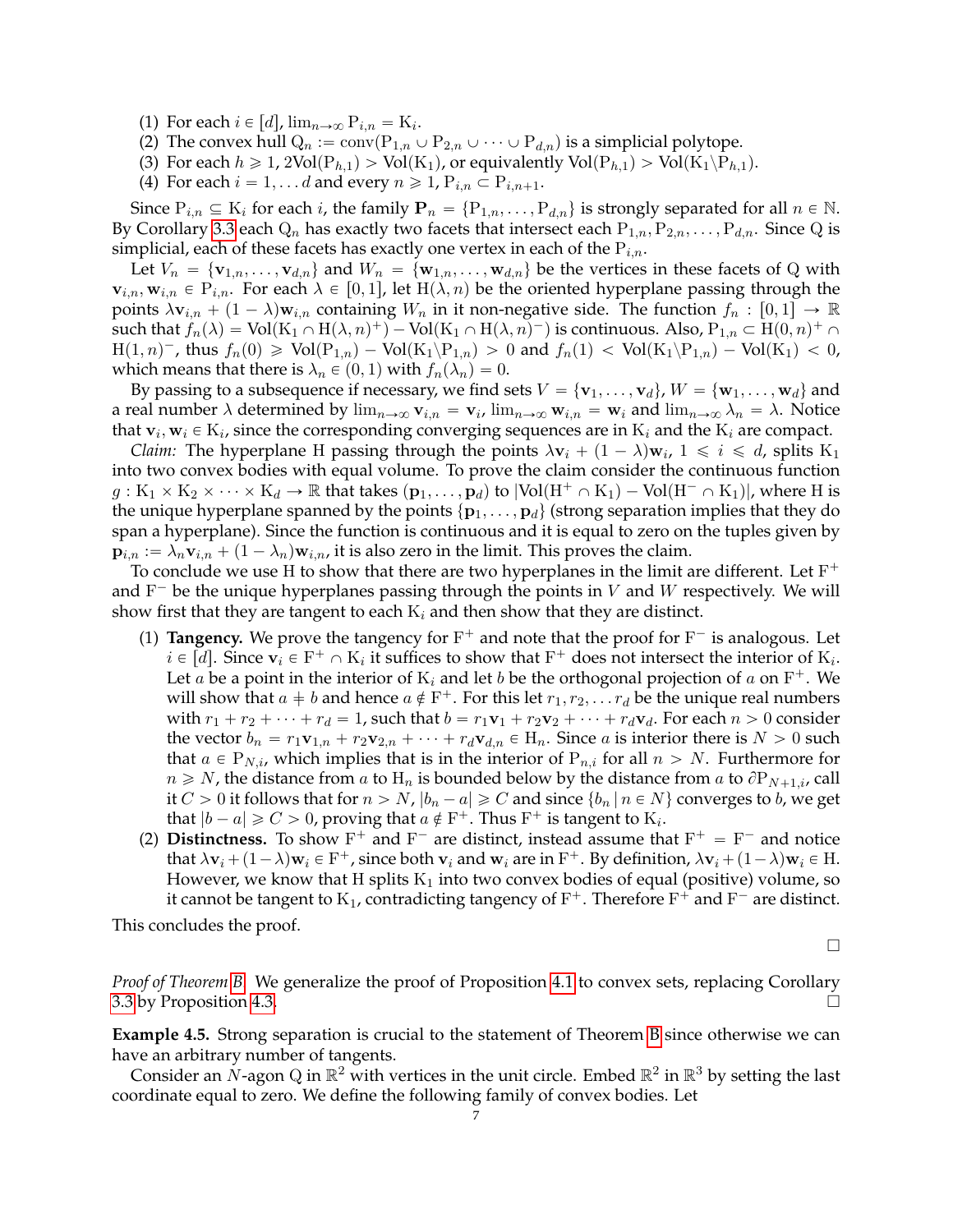- (1) P be the pyramid over Q with apex  $(0, 0, 1)$ .
- (2)  $B_1$  be the unit ball centered at  $(0, 0, 10)$ .
- (3)  $B_2$  be the unit ball centered at  $(0, 0, -10)$ .

The family  $K = \{P, B_1, B_2\}$  has three disjoint convex bodies (but it is not strongly separated) with *N* common tangents. This highlights a difference with the algebraic approach in [\[20\]](#page-9-12), where the number of common tangents to *n* quadrics in  $\mathbb{R}^n$  is either at most  $2^n$  or infinite.

We finish the section with a couple of extensions to compact sets.

**Corollary 4.6.** Let  $\mathbf{C} = \{C_1, \ldots, C_d\} \in (\mathbb{R}^d)^d$  be a family of strongly separated compact sets, such that  $dim(\text{conv}(C_i)) = d$  for  $i = 1, \ldots, d$ . Then there are exactly  $2^d$  common tangents to **C**.

If  $\{C_1, \ldots, C_d\}$  is a family of strongly separated compact sets, taking the convex hull of these sets is not strictly speaking sufficient to satisfy the conditions of the previous corollary. Specifically, the resulting convex bodies may not be full dimensional. However, the full dimensional condition is merely required to ensure the  $2^d$  common tangents are distinct. As with Corollary [3.3](#page-3-0) we can relax the condition that each member is full dimensional to the condition that the whole family is affinely spanning.

<span id="page-7-0"></span>**Corollary 4.7.** Let  $\{C_1, \ldots, C_d\}$  be an affinely spanning family of strongly separated compact sets, and let  $A \cup B = [d]$  be a partition. There exist exactly two hyperplanes *H* such that for each *i*,  $H \cap C_i \neq \emptyset$  and *either*  $C_i \subseteq H^{\geq}$  *if*  $i \in A$  *or*  $C_i \subseteq H^{\leq}$  *if*  $i \in B$ *.* 

We finish this section with an open question.

**Question 4.8.** Given two disjoint collections of partitions of  $[n]$ , when is there a family of *n* convex bodies in  $\mathbb{R}^n$ , so that the first collection of partitions are all separated and none of the second collection of partitions are?

### 5. TWO APPLICATIONS

5.1. **Collection of**  $d + 1$  **convex bodies.** We cannot have a strongly separated family with  $d + 2$  or more convex sets in  $\mathbb{R}^d$  since strong separation implies that they are affinely independent. So we focus on the case with  $d + 1$  elements. In this case being strongly separated automatically implies that the complete family is affinely spanning.

<span id="page-7-1"></span>**Proposition 5.1.** Let  $\mathbf{K} = \{K_1, \ldots, K_{d+1}\}$  be a family of strongly separated convex subsets of  $\mathbb{R}^d$  such *that any d-subset is affinely spanning, and let*  $A \sqcup B = [d + 1]$  *a set partition, together with a special element*  $a \in A$ *. There exists a* unique *hyperplane* H *such that* 

- *(1)* H *is tangent to*  $\mathbf{S}\backslash\mathbf{S}_a$ *.*
- *(1)* **H** is tangent to  $\{2\}$   $\bigcup_{i \in A} S_i \subseteq H^{\geq}$ .
- $(2)$   $\bigcup_{i \in A} S_i \subseteq H^{\geq}$ .<br>  $(3)$   $\bigcup_{i \in B} S_i \subseteq H^{\leq}$ .
- *(4)*  $S_a \subseteq H^+$ *.*

*Proof.* Without loss of generality we assume  $a = d + 1$ . Embed the family  $\mathbf{K} = \{K_1, \ldots, K_{d+1}\}$  in  $\mathbb{R}^{d+1}$  by using zero in the last coordinate, and additionally make a thickening of  $\mathrm{K}_{d+1}$ : replace it by its Minkowski sum with the ball  $B(\epsilon)$ . If  $\epsilon$  is small enough the strong separation still holds. The thickening ensures that the resulting family is affinely spanning in  $\mathbb{R}^{d+1}$ .

Now we apply Corollary [4.7](#page-7-0) with the sets  $A, B$ . We obtain two distinct hyperplanes  $L_1$  and  $L_2$ that are tangent to every set, including  $K_{d+1} + B(\epsilon)$ . We go down to  $\mathbb{R}^d$  by intersecting with the hyperplane  $L = \{x \in \mathbb{R}^{d+1} : x_{d+1} = 0\}$ , to obtain two hyperplanes  $H_1 = L \cap L_1, H_2 = L \cap L_2$  in  $\mathbb{R}^d$  satisfying the conditions (1)–(4).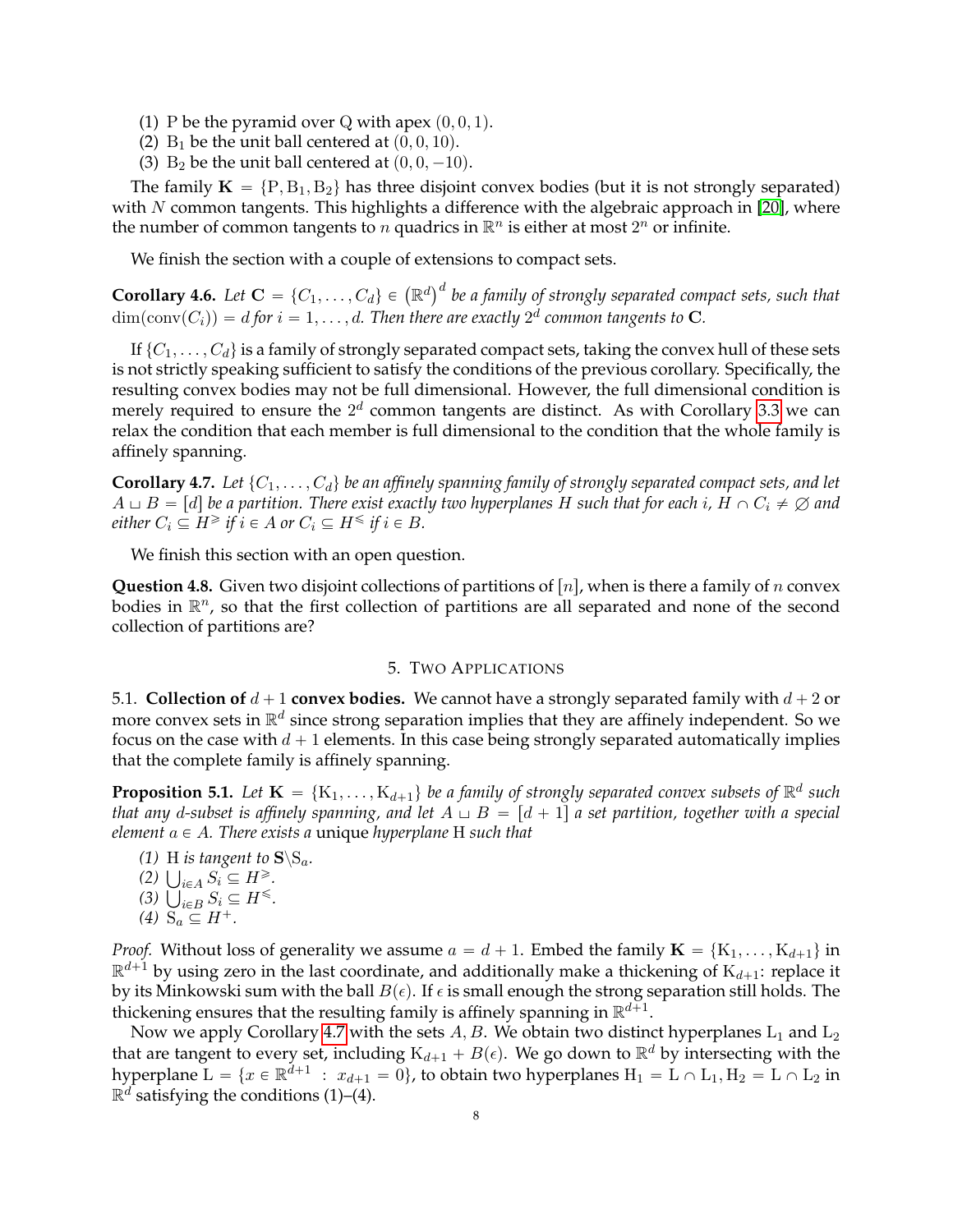

<span id="page-8-0"></span>FIGURE 4. In the left figure the intersection of all rainbow triangles is highlighted. In the right figure the intersections of all rainbow triangles is a single point.

To conclude the proof we must prove that actually  $H_1 = H_2$ . We argue by contradiction and assume they are different. Running the same argument with  $K_{d+1}$  on the *B*-side strictly we get at least one hyperplane  $H_3$  in  $\mathbb{R}^d$  satisfying (1)–(3) and (4) reversed. This hyperplane  $H_3$  is necessarily different from  $H_1$  and  $H_2$  since the set  $K_{d+1}$  lies on different sides with respect to the sets in *B*. But then the three hyperplanes  $H_1, H_2$ , and  $H_3$  different and satisfy (2)–(3) with respect to  $\{K_1, \ldots, K_d\}$ contradicting Corollary [4.7.](#page-7-0) This shows that  $H_1 = H_2$  concluding the uniqueness of H.

 $\Box$ 

5.2. **A different separation condition.** The motivation for this paper was certain conditions that arose in [\[6\]](#page-9-20), which used a different definition of separation. We say a family  $\mathbf{K} = \{K_1, \ldots, K_{d+1}\}\$ of convex sets in  $\mathbb{R}^d$  is simplicially separated if

 $(\star)$  The intersection of all simplices having a vertex on each set of the family is full dimensional.

Theorem [\[6,](#page-9-20) Theorem 5.9] states that if a family satisfy the condition, then intersection of all rainbow simplices is itself a simplex. The proof uses a version of Proposition [5.1](#page-7-1) when *A* is a singleton, but in that case the existence of the hyperplane is almost given by assumption and one need to check only uniqueness.

**Proposition 5.2.** *Simplicial separation implies strong separation but the reverse is not true.*

*Proof.* Simplicial separation implies that the intersection of all rainbow simplices is a simplex S. The simplex S is described in [\[6\]](#page-9-20) as follows. For each color *i* there exists an affine hyperplane H*<sup>i</sup>* Ť such that  $H_i$  is tangent to  $K_j$  for  $j\neq i$ ,  $\bigcup_{j\neq i}K_j\subseteq H^\leq$  whereas  $K_i\subseteq H^+$ . The  $d+1$  hyperplanes  $H_i$ define the facets of S. We denote  $v_i$  the vertex of S not contained in  $H_i$ .

Consider the affine hyperplane arrangement  $\mathcal{H} = \{H_1, \ldots, H_{d+1}\}$  in  $\mathbb{R}^d$ . There is a unique bounded region, the simplex S, and  $d + 1$  pointed cones, one opposite to each vertex of S. Each convex body  $K_i$  is contained in the pointed cone opposite (with respect to S) to  $\mathbf{v}_i$ .

Now consider any partition  $A \sqcup B = [d+1]$ . We have dim aff. span $\{v_a : a \in A\}$  + dim aff. span $\{v_b :$  $b \in B$  =  $d - 1$ , so their sum is an affine hyperplane H. If we translate H so that it contains the